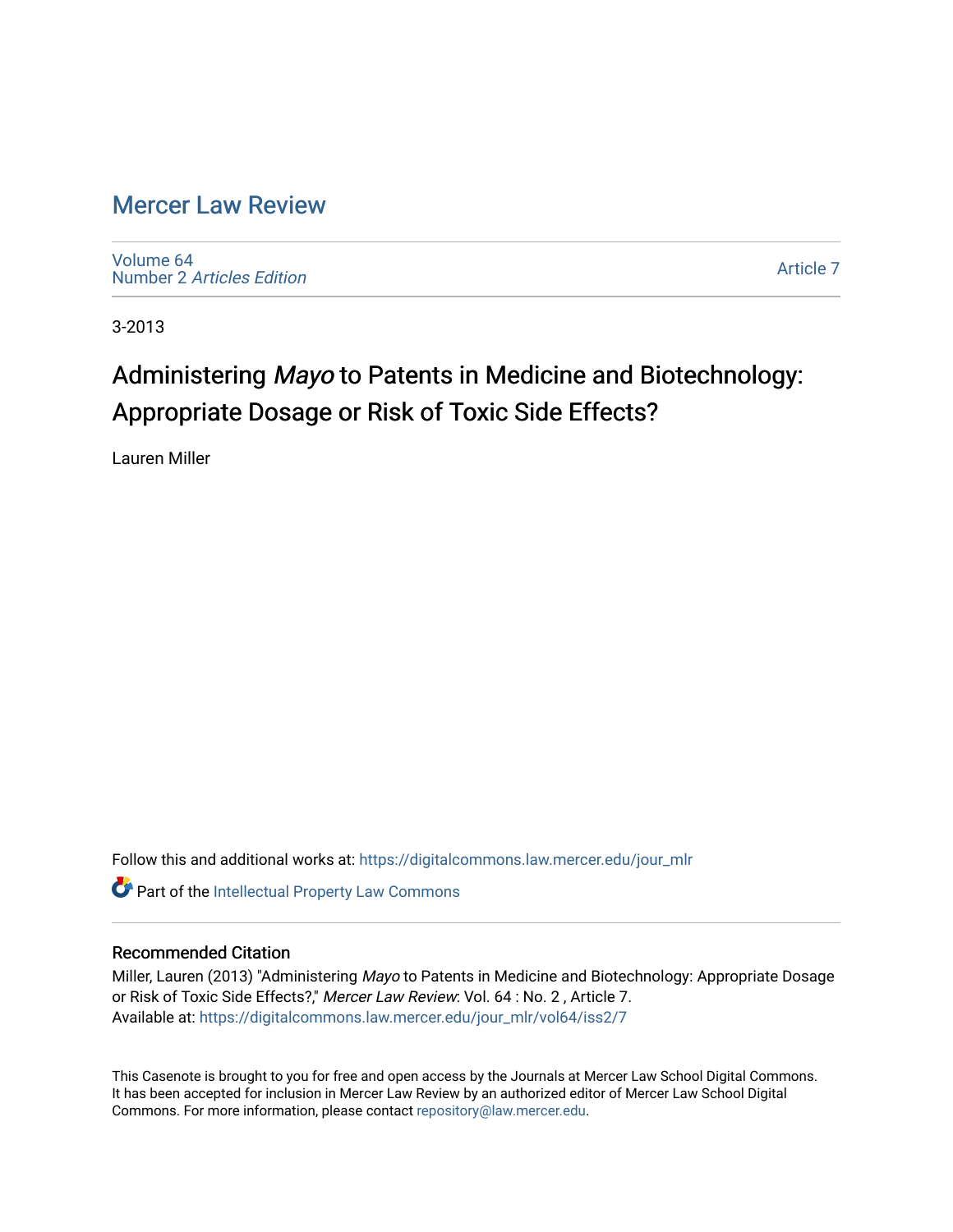## **Casenote**

## **Administering** *Mayo* **to Patents in Medicine and Biotechnology: Appropriate Dosage or Risk of Toxic Side Effects?**

"That which distinguishes man from the brute is his power, in dealing with Nature, to milk her laws, and make them give forth their bounty."<sup>1</sup>

#### I. INTRODUCTION

In *Mayo Collaborative Services v. Prometheus Laboratories, Inc.*<sup>2</sup> the United States Supreme Court considered whether it would uphold patents on the "bounty" arising from laws of nature, specifically, diagnostic tests based on natural laws that determined the efficacy and toxicity of certain thiopurine drugs. $3$  In a unanimous ruling, the Court invalidated the patents, which were held by respondent Prometheus Laboratories, Inc. (Prometheus).<sup>4</sup> The Court ultimately concluded that the processes for which Prometheus claimed patents did not add "significantly more" to the underlying laws of nature, and thus did not

**<sup>1.</sup>** HENRY WARD BEECHER, PROVERBS FROM PLYMOUTH PULPIT **227 (1887).**

<sup>2.</sup> **132 S.** Ct. **1289** (2012).

**<sup>3.</sup>** *Id.* at **1296.**

*<sup>4.</sup> Id.* at **1295, 1305.**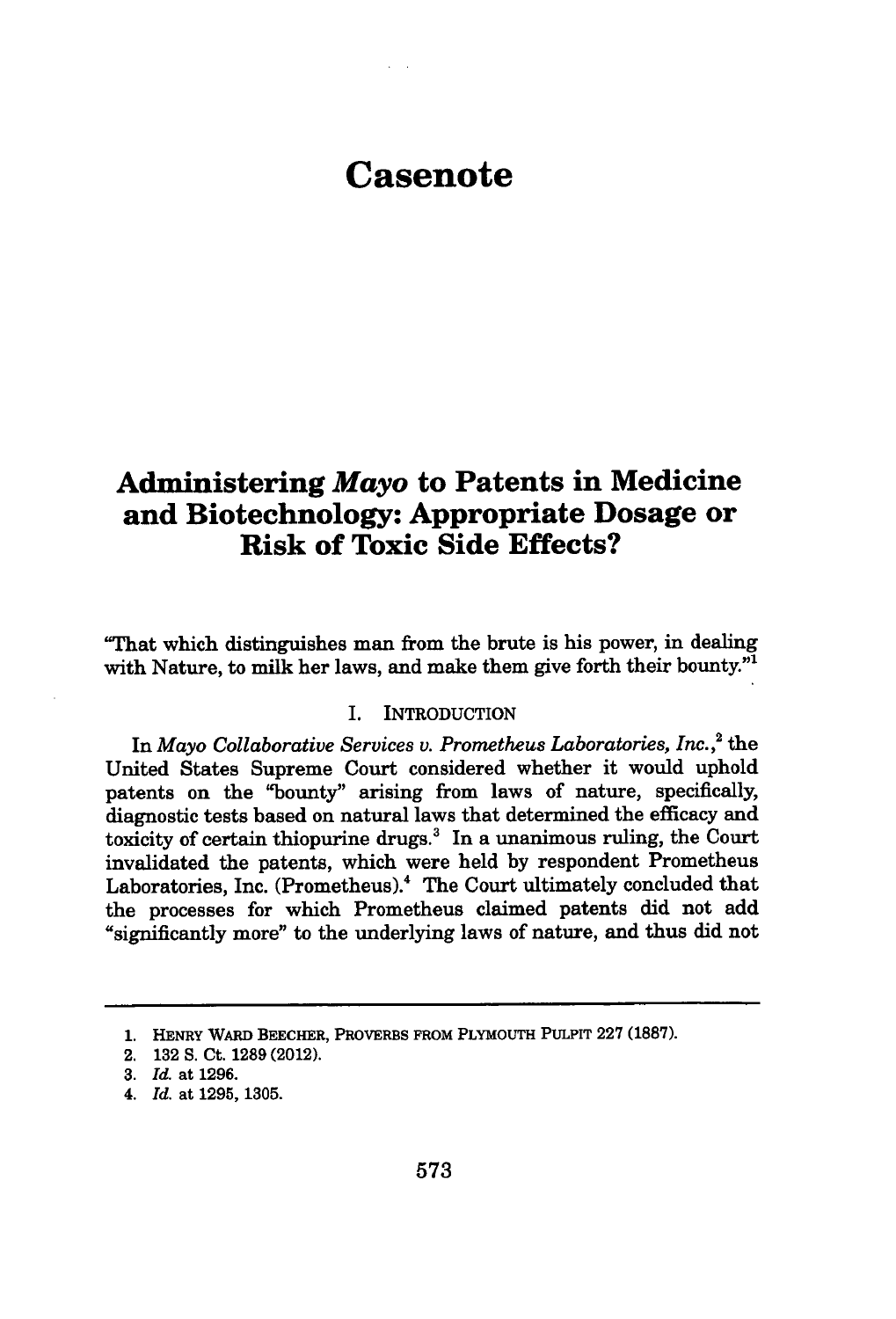warrant patent protection.5 The *Mayo* decision is likely to have a strong impact on the future of patent protection in the fields of biotechnology and personalized medicine, particularly in the emerging area of patenting human genes.'

#### II. FACTUAL BACKGROUND

Prometheus was the licensee of two patents on diagnostic tests that it had designed. The tests measured the physiological effects of thiopurine drugs, which are used to treat various autoimmune diseases. When a patient ingests a medication containing thiopurine, the body metabolizes the drug and produces metabolites in the blood as a result. However, because different patients metabolize the drug differently, physicians have encountered difficulty in determining whether a given dose of a thiopurine compound is too high, risking adverse side effects, or too low, rendering the compound ineffective.'

Prometheus designed the diagnostic tests as an attempt to alleviate these uncertainties about thiopurine dosages. At the time the discoveries underlying the patents were made, scientists already knew that the levels of particular metabolites in a patient's bloodstream could signal whether a given dosage of a thiopurine compound would be either harmful or ineffective. However, they did not know exact correlations between metabolite levels and the predicted effects of thiopurine. Prometheus's patent claims emerged from its discovery that blood metabolite levels within specified ranges indicated the likelihood that the drug dosage was either too high or too low. The claims established processes for maximizing the efficacy of the drug. The method consisted of administering the drug to the patient, determining the level of metabolites produced in the patient's bloodstream, and increasing or decreasing the dosage if the metabolite levels fell outside the predetermined safe and effective range.<sup>8</sup>

The petitioners, Mayo Clinic Rochester and Mayo Collaborative Services (Mayo), bought and used the diagnostic tests which relied on the processes described in Prometheus's patents. However, in 2004, Mayo stated that it intended to market a somewhat different diagnostic test, which would use higher metabolite levels to determine toxicity. Prometheus sued Mayo, alleging that Mayo's test infringed on its

8. *Id.* at 1295.

*<sup>5.</sup> Id.* at 1297.

*<sup>6.</sup> See, e.g.,* Rochelle K. Seide & Salim Mamajiwalla, *Treating Prometheus: What Is the Prognosis for Process Claims?* BMA BIOTECH WATCH, Aug. 22, 2012, *available at* 2012 WL 3578295.

<sup>7.</sup> Mayo Collaborative Servs. v. Prometheus Labs., Inc., 132 **S.** Ct. 1289, 1294-95 (2012).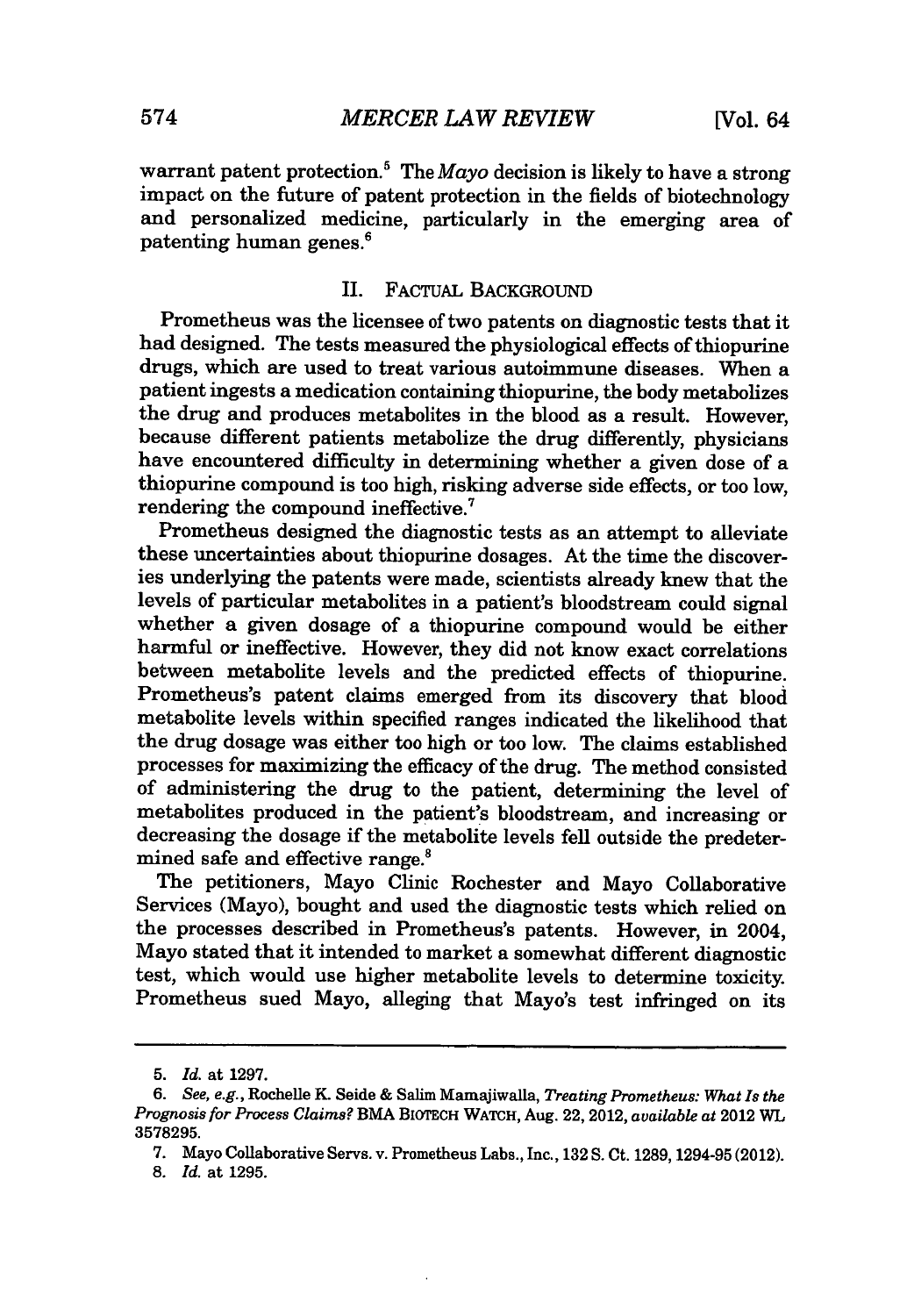patents. The United States District Court for the Southern District of California found that Mayo's proposed test did infringe on the patents, but nevertheless granted summary judgment to Mayo, with the rationale that the patents essentially claimed natural laws that were not patentable.9 The United States Court of Appeals for the Federal Circuit reversed the district court's decision, holding that the processes were eligible for patent protection under that circuit's "machine or transformation test" because the processes covered by the patents "involve[d] the transformation of the human body or of blood taken from the body."1 Mayo then filed a petition for certiorari with the Supreme Court.<sup>11</sup> The Supreme Court granted the petition, vacated the judgment, and remanded the case to the Federal Circuit in light of *Bilski v. Kappos,"2* which clarified that the "machine or transformation test" was not an exclusive test for determining patent eligibility.<sup>13</sup> After the Federal Circuit affirmed its prior decision, Mayo filed another petition for certiorari, which the Court granted.<sup>14</sup> The Court held that the patents attempted to claim laws of nature, and thus invalidated Prometheus's  $_{\rm{patterns.}}^{15}$ 

#### III. LEGAL BACKGROUND

Patentability is governed by section 101 of the Patent Act,<sup>16</sup> which provides that "[wihoever invents or discovers any new and useful process, machine, manufacture, or composition of matter, or any new and useful improvement thereof, may obtain a patent therefor, subject to the conditions and requirements of this title."<sup>17</sup> The Patent Act further specifies that an invention must be "novel"<sup>18</sup> and "non-obvious"<sup>19</sup> to receive patent protection. The Court has interpreted various portions of this statute in a number of patent cases.

- 10. *Id.* at 1296.
- **11.** *Id.*
- 12. 130 S. Ct. 3218 (2010).
- 13. *Mayo,* 132 **S.** Ct. at 1296.
- 14. *Id.*
- 15. *Id.* at 1305.
- 16. 35 U.S.C. § 101 (2006).
- **17.** *Id.*
- 18. 35 U.S.C. § 102 (2006 & Supp. 2012).
- 19. 35 U.S.C. § 103 (2006 & Supp. 2012).

*<sup>9.</sup> Id.* at 1295-96.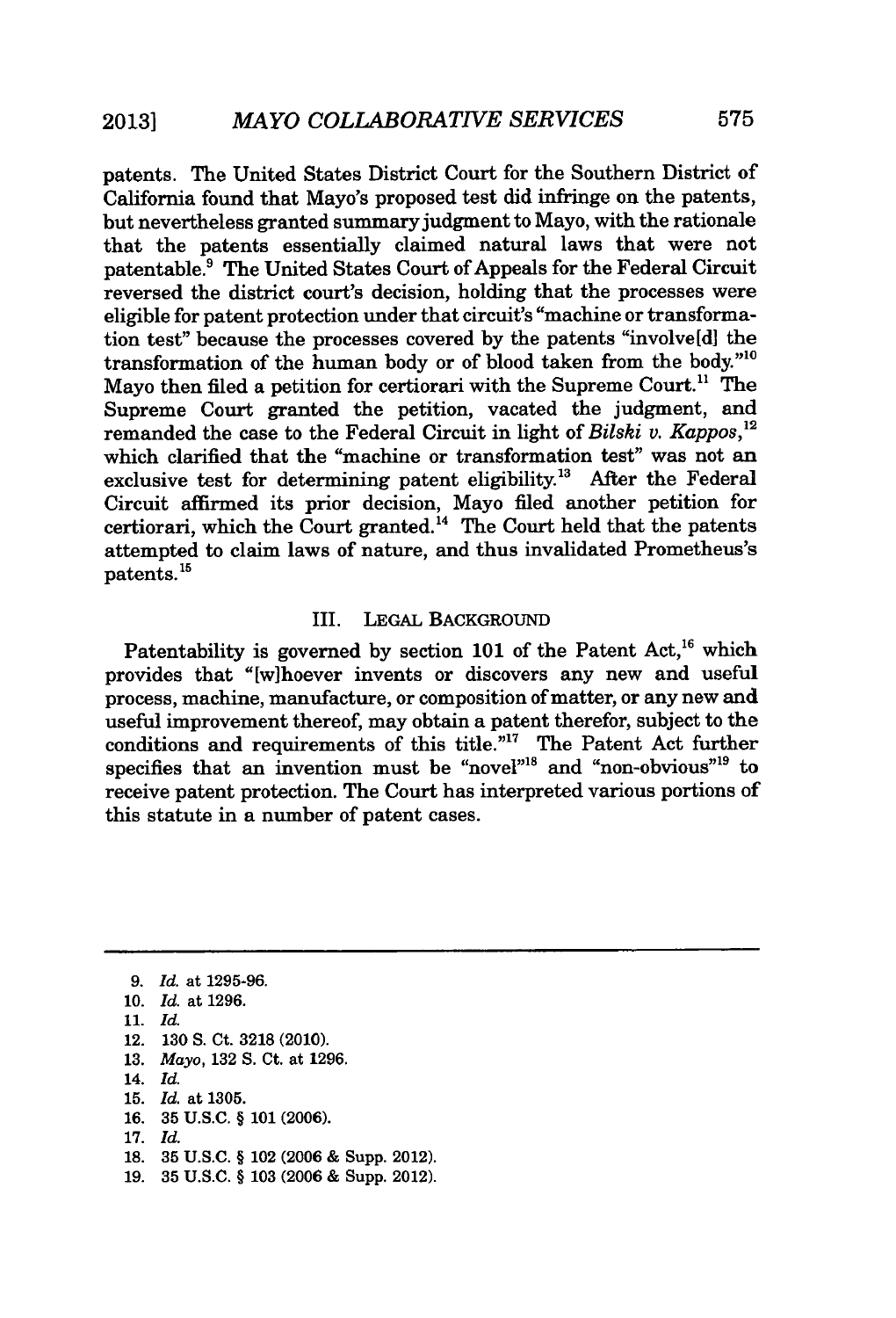### *A. Gottschalk v. Benson: Overly Broad and Abstract Claims May Preempt Natural Laws*

In 1972, the Supreme Court in *Gottschalk v. Benson"°* considered patent claims proposed by respondents, who sought to obtain patents for a process of converting binary-coded decimal (BCD) numbers into pure binary numerals.<sup>21</sup> The patents were to cover any use of this method in any general-purpose digital computer. The question before the Court was whether this method was a "process' within the meaning of the Patent Act."<sup>22</sup> The Court held that the process being claimed for a patent was "abstract and sweeping," with an almost unlimited number of applications.23 According to the Court, to hold the patents valid would be equated with patenting an abstract idea, which is not permissible under the Patent Act.<sup>24</sup> Moreover, the mathematical formula involved in the patent claims lacked any "substantial practical application except in connection with a digital computer. $25$  Thus, any patent issued would preempt the use of the mathematical formula, and essentially be a patent on the formula itself.<sup>26</sup> Therefore, the Court overturned the respondent's patents.<sup>27</sup>

#### *B. Parker v. Flook: Patent Claims Must Be Valid in Substance, Not Only in Form*

Several years later, the Supreme Court in the 1978 case of *Parker v. Flook*<sup>28</sup> invalidated patent claims for "alarm limits" used in the catalytic chemical conversion of hydrocarbons.<sup>29</sup> When variables in the chemical conversion process, such as temperature or pressure, exceed a predetermined limit, an alarm can then signal an abnormal or dangerous condition. The respondent's patent claim employed an algorithm to calculate one such alarm limit value. $30$ 

The respondent argued that the existence of "post-solution activity"-adjusting alarm limits to match the number computed by the

- 23. *Benson,* 409 U.S. at 68.
- 24. *Id.* at **71;** *see also* **35** U.S.C. § 101.
- 25. *Benson,* 409 U.S. at 71.
- 26. *Id.* at 72.
- 27. *Id.* at **73.**
- **28.** 437 **U.S.** 584 **(1978).**
- **29.** *Id.* at **585-86.**
- **30.** *Id.*

<sup>20. 409</sup> U.S. 63 (1972).

<sup>21.</sup> *Id. at* 64.

<sup>22.</sup> *Id.* at 64, 67-68; *see also* **35** U.S.C. § 101.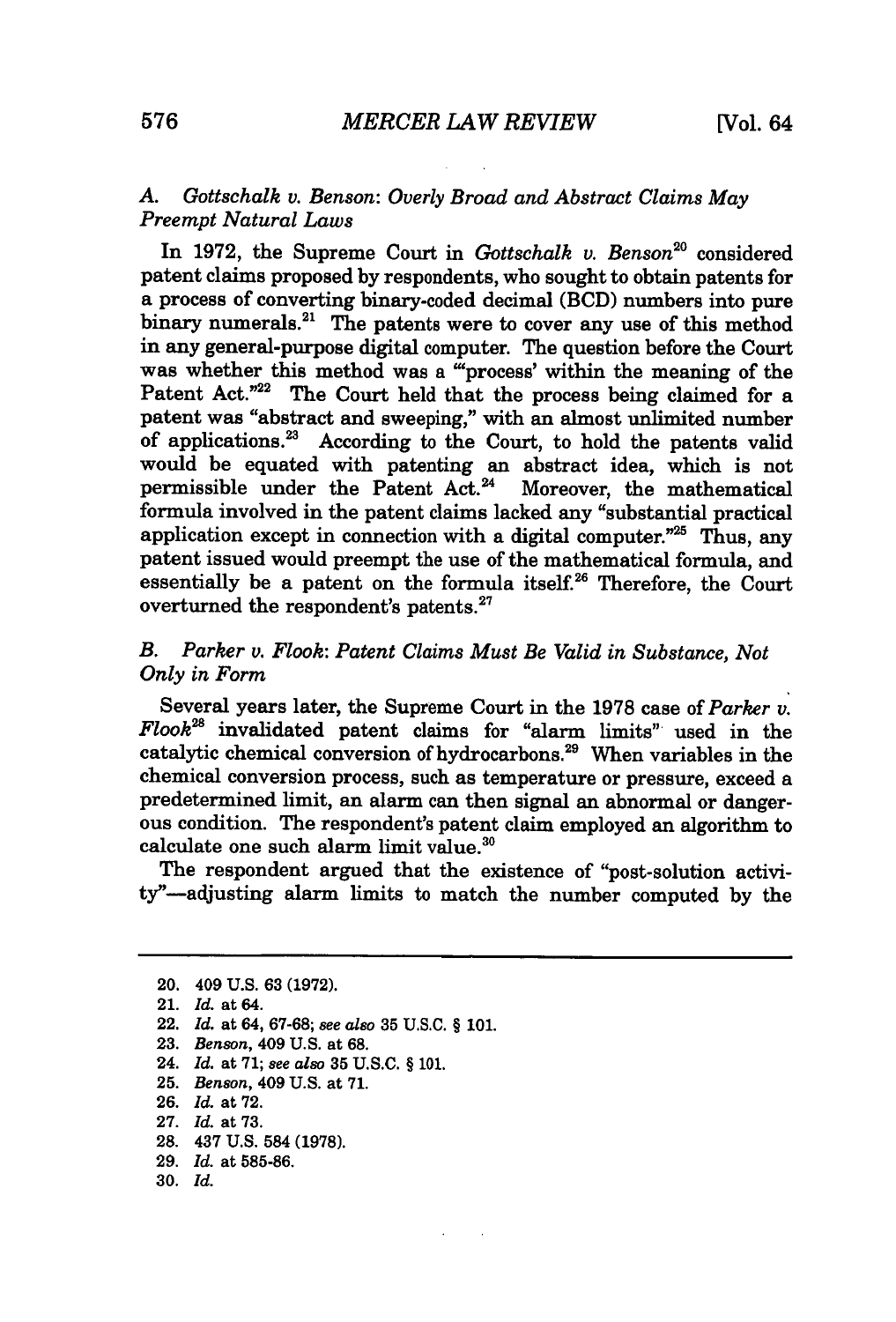formula-should make the process patentable, but the Court disagreed.<sup>31</sup> The Court indicated that almost anyone could draft around the patent requirements in this way, which would allow patentable subject matter to rely heavily on "the draftsman's art."<sup>32</sup> The Court also held that there was no "inventive concept" in the respondent's process, and that the only added idea was the use of the algorithm.<sup>33</sup> In fact, the only difference between the respondent's way of determining alarm limits and conventional methods was the use of the formula.<sup>34</sup> The Court concluded with a word of warning: "[Wle must proceed cautiously when we are asked to extend patent rights into areas wholly unforeseen **by** Congress. "

### *C. Diamond v. Chakrabarty: Asserting the Court's Right to Interpret the Patent Statutes*

In 1980, the Court in *Diamond v. Chakrabarty*<sup>36</sup> considered a microbiologist's patent claims related to a genetically engineered  $\frac{1}{2}$  bacterium. The bacterium, unlike any naturally-occurring bacteria, had the capability of breaking down crude oil, and thus could be useful for managing oil spills. The respondent's claims were for the bacterium itself, as well as the process of creating it.<sup>38</sup> The question before the Court was whether Chakrabarty's bacterium comprised a "manufacture" or "composition of matter" as described in the Patent Act.<sup>39</sup>

The Court ruled that the respondent's man-made bacterium was clearly patent-eligible, as it had characteristics which were quite different from those found in naturally-occurring bacteria.<sup>40</sup> It also addressed, but ultimately rejected, some of the petitioner's arguments against patent eligibility of the claims.4' The petitioner argued that microorganisms could not be patented until Congress explicitly allowed for such patent protection, and that Congress could not have predicted the genetic technology at issue in this case when it enacted the original Patent Act.<sup>42</sup> However, the Court asserted its right to interpret the

**<sup>31.</sup>** *Id.* at **590. 32.** *Id.* at **593. 33.** *Id.* at **594-95.** 34. *Id.* **35.** *Id.* at **596. 36.** 447 **U.S. 303 (1980). 37.** *Id.* at **305. 38.** *Id.* **39.** *Id.* at **307;** see also **35 U.S.C.** § **101.** 40. *Diamond,* 447 **U.S.** at **309-10.** 41. *Id.* at **310-17.** 42. *Id.* at **311-12.**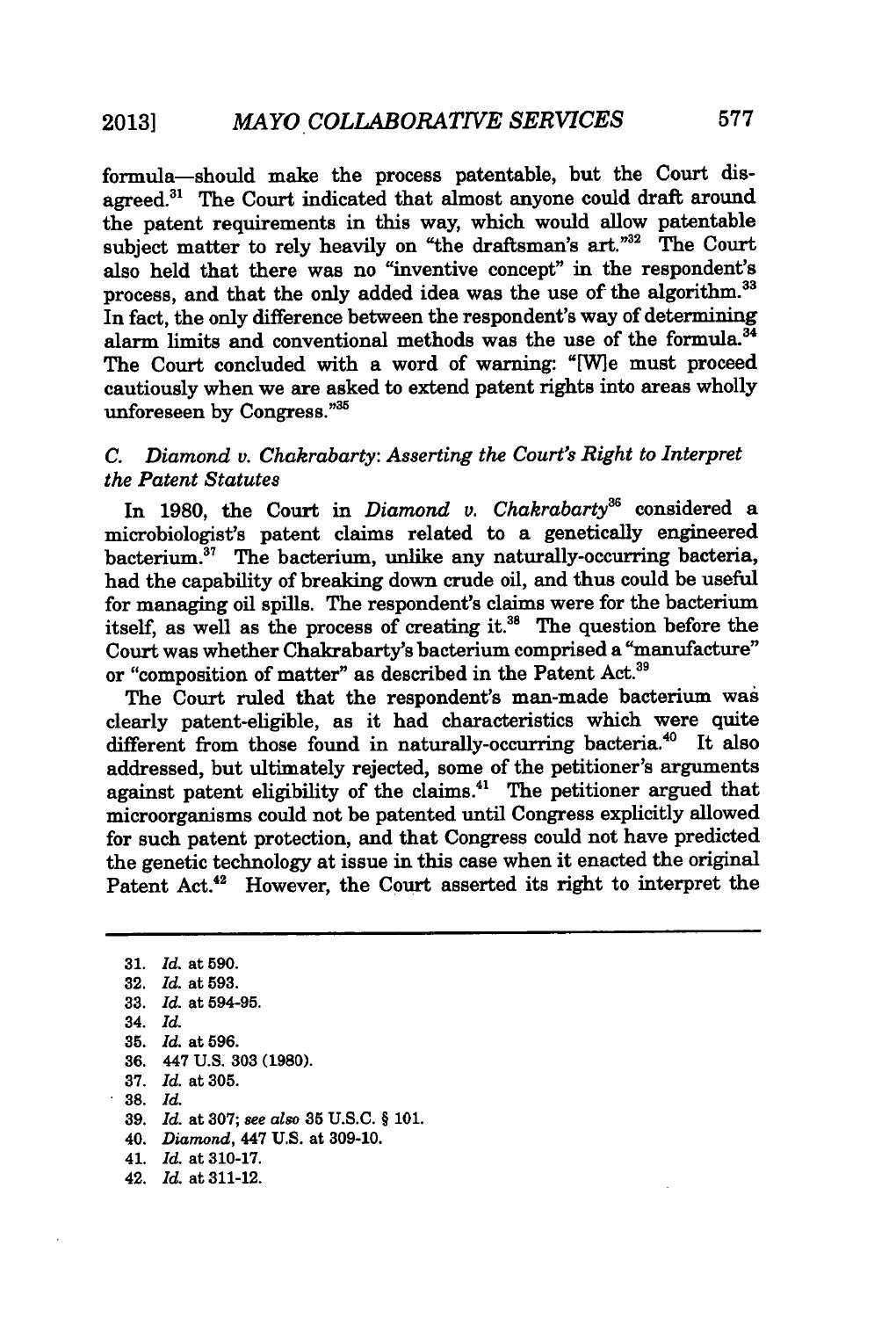laws that Congress had enacted, and indicated that the statute at issue was not ambiguous.<sup>43</sup> The majority entirely rejected the essence of the petitioner's argument, which was that "unanticipated inventions are without [patent] protection."<sup>44</sup> The Court held that it would construe the language of the statute as it was unambiguously expressed, unless Congress acted to limit patentability in the areas at issue.<sup>45</sup>

### *D. Diamond v. Diehr: Adding Steps to a Natural Law Can Result in Patentability*

In *Diamond v. Diehr*,<sup>46</sup> the Court again considered the question of whether a structure or process that relied heavily on a mathematical formula warranted patent protection.<sup>47</sup> The Court held that such a formula cannot itself be patented; however, when a patent claim containing a formula applies to a process which serves an overall function the patent laws are designed to protect, then the claim can be patented.<sup>48</sup>

In this case, the respondents filed a patent application for a process of turning uncured synthetic rubber into cured rubber products. They used a mathematical equation to determine the precise length of time that the rubber would need to cure inside a mold and the exact temperature needed inside the molding press.49 The Court upheld the patents on the process, emphasizing the need to view the process as a whole.<sup>50</sup> It explained that a law of nature, including a mathematical formula, could not be patented; however, the respondents simply used that formula as one of several steps in a process for curing synthetic rubber, constituting an overall process which was patentable.<sup>51</sup> The Court emphasized that although the respondents used a mathematical equation in their process, they were not trying to preempt its use.<sup>52</sup> Instead, they only attempted to preclude others from using that equation with the other components of their multi-step process.<sup>53</sup> Although the "equation [wals not patentable in isolation," the Court upheld the patent because it concluded that the respondents were not trying to patent the

43. *Id.* at 315. 44. *Id.* at 315-16. 45. *Id.* at 318. 46. 450 **U.S. 175 (1981).** 47. *Id.* at **177.** 48. *Id.* at **188-89.** 49. *Id.* at **177-78. 50.** *Id.* at **188-89. 51.** *Id.* at **191-93. 52.** *Id.* at **187. 53.** *Id.*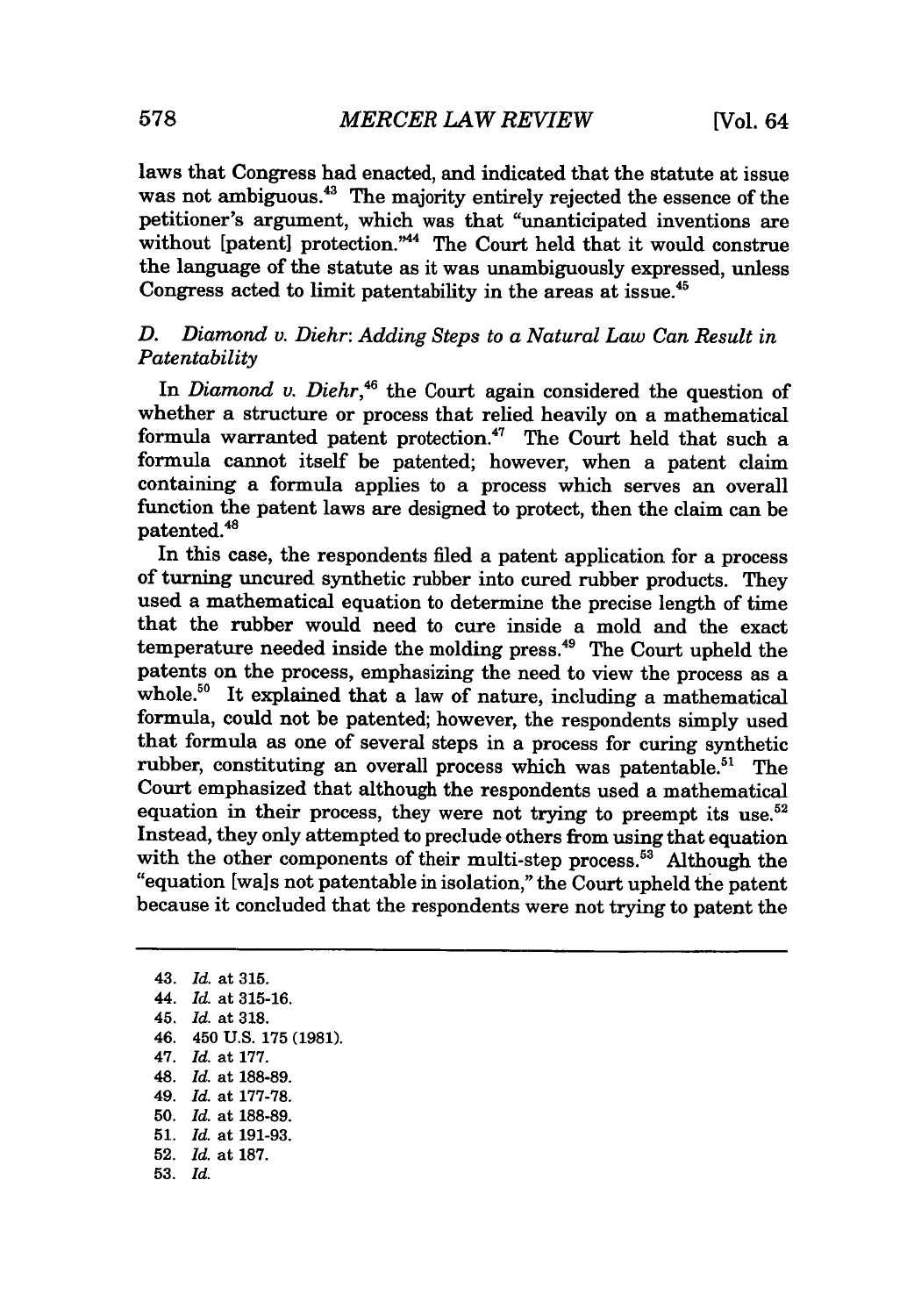equation, but rather a process for curing rubber that implemented that equation in combination with other steps.<sup>54</sup>

## *E. Bilski v. Kappos: The "Machine-or-Transformation Test" Is Not Exclusive*

The 2010 case of *Bilski v. Kappos*<sup>55</sup> presented the Supreme Court with the question of the patentability of an invention that described how buyers and sellers in the energy market could protect, or hedge, against the risk of price changes.<sup>56</sup> When the United States Court of Appeals for the Federal Circuit heard the case, it relied on the "machine-ortransformation test" in its analysis.<sup>57</sup> According to this test, "an invention is a 'process' only if: '(1) it is tied to a particular machine or apparatus, or (2) it transforms a particular article into a different state or thing."<sup>58</sup> The Supreme Court, however, held that this was too limited a definition of the word "process."<sup>59</sup> Instead, the Court held that the so-called "machine-or-transformation test" is not the exclusive test, but rather an important clue to determining whether an invention is a "process" within the statutory meaning of the Patent Act.<sup>60</sup> In this case, the Court held that the concept of hedging against the risk of price changes was well-known and fundamental, and thus the concept itself could not be patented.<sup>61</sup> If the Court were to allow the petitioners to patent price hedging, they would claim a "monopoly over an abstract idea."62 Thus, the Court focused not only on the proper interpretation of the patent statute, but also on the policy rationale behind its refusal to uphold the patents. The Court's concern with preventing monopolies on abstract concepts vigorously reemerged in the *Mayo*<sup>63</sup> decision.

#### IV. CouR's RATIONALE

In *Mayo*,<sup>64</sup> the Court considered the validity of patent claims based on a biological process for determining the effectiveness of certain thiopurine drugs.<sup>65</sup> It extended its prior precedents that prohibited patents on

- 60. *Id.;* see also 35 U.S.C. §§ 100(b), 101.
- 61. *Bilski,* 130 **S.** Ct. at 3231.
- 62. *Id.*
- 63. Mayo Collaborative Servs. v. Prometheus Labs., Inc., 132 S. Ct. 1289 (2012).
- 64. *Id.* at 1294.
- 65. *Id.*

<sup>54.</sup> *Id.* at 188, 192-93.

<sup>55. 130</sup> **S.** Ct. **3218** (2010).

<sup>56.</sup> *Id.* at 3223-24.

<sup>57.</sup> *Id.* at 3225-26.

**<sup>58.</sup>** *Id.* at 3225 (quoting *In re* Bilski, 545 F.3d 943, 954 (Fed. Cir. 2008)).

<sup>59.</sup> *Id.* at 3226.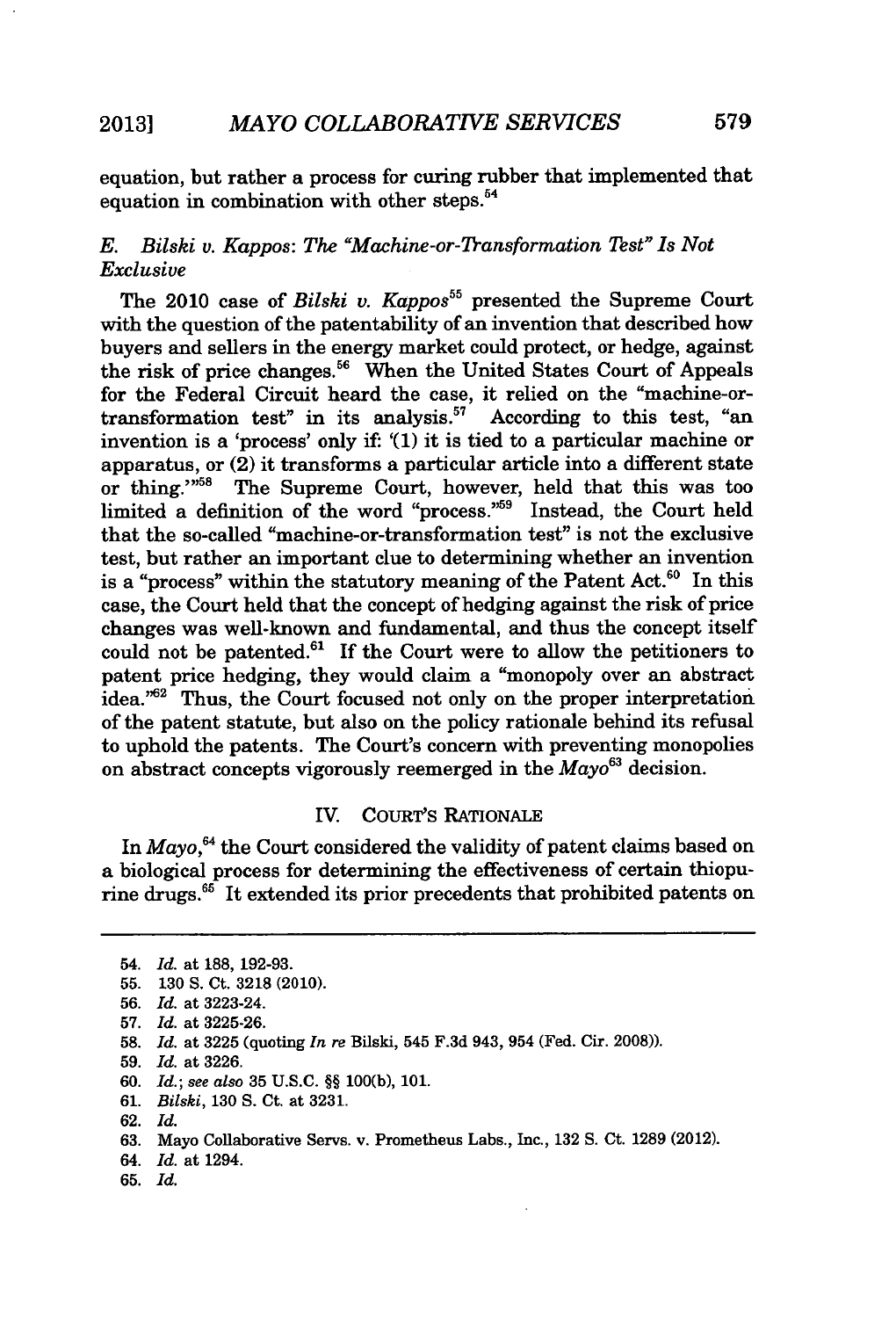laws of nature into the realm of clinical care and medical diagnoses, ultimately concluding that Prometheus's processes did not add enough to the underlying laws of nature to be patent-eligible.<sup>66</sup> Justice Brever delivered the opinion for a unanimous  $\text{Contr.}^{67}$ 

First, Justice Breyer defined "patentable subject matter" under § **101** of the Patent Act, but explained that there was a significant implied exception to what was deemed patentable under the Act. $68$  Quoting *Diamond v. Diehr,* he explained, "'[L]aws of nature, natural phenomena, and abstract ideas' are not patentable."<sup>69</sup> Brever reasoned that granting patents for natural processes and products could hinder, rather than promote, innovation.<sup>70</sup> Yet he acknowledged that if this "exclusionary principle" were applied too broadly, it could sound the death knell for patent law as it presently exists because all inventions in some fashion are based upon "laws of nature, natural phenomena, or abstract ideas."7' He thus recognized that certain applications of natural laws could be patented.72

Breyer examined the Court's precedent in *Parker v. Flook*,<sup>73</sup> which had warned against basing patent eligibility on the semantics of the claim, rather than on the core principles behind the refusal to grant patents for natural laws.<sup>74</sup> In order for the process at issue to be patented, it would need to add elements to the natural law to ensure that the patent made a substantial addition to the law of nature.<sup>75</sup> The key issue before the Court was whether the patent claims "dlidl" significantly more than simply describe" the natural processes.<sup>76</sup>

The Court held that Prometheus's patent claims did not meet the requirement of adding sufficiently to the law of nature being used.<sup>77</sup> It emphasized that the claimed processes did not differ from conventional activity already in use.<sup>78</sup> The Court also noted the public policy concern that sustaining Prometheus's patents could potentially

**72.** *Id.*

- **73.** 437 **U.S.** 584 **(1978).**
- 74. *Mayo,* **132 S.** Ct. at 1294.
- **75.** *Id.* at **1297.**

- **77.** *Id.* at 1294.
- **78.** *Id.*

*<sup>66.</sup> Id.* at 1305.

<sup>67.</sup> *Id.* at 1292.

**<sup>68.</sup>** *Id.* at 1293; see also 35 U.S.C. § 101.

*<sup>69.</sup> Mayo,* 132 **S.** Ct. at 1293 (alteration in original) (quoting Diamond v. Diehr, 447 **U.S. 175, 185 (1981)).**

**<sup>70.</sup>** *Id.*

**<sup>71.</sup>** *Id.*

**<sup>76.</sup>** *Id.*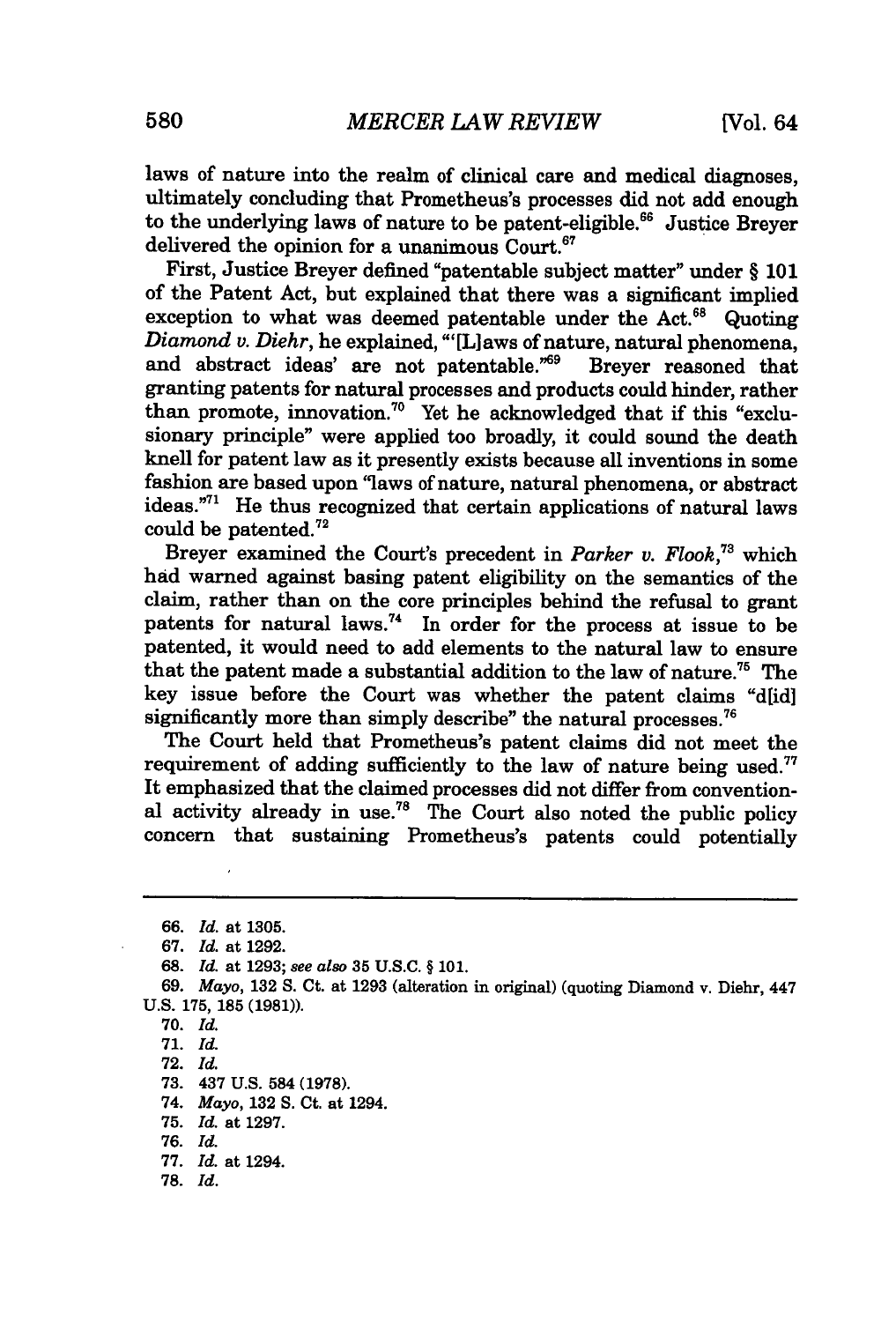monopolize the use of the natural laws at issue, preventing them from being used effectively for future discoveries.79 Here, the Court held that "the steps in the claimed processes ... involve well-understood, routine, conventional activity previously engaged in by researchers in the field. $^{980}$ 

Next, the Court engaged in a detailed analysis of the claims at issue to further explain why the claims were ineligible for patent protection. $81$  The majority indicated that the initial step of giving the drugs to the patients-the "administering" step-referred merely to the physicians who used thiopurine drugs to treat patients, a treatment process used long before Prometheus asserted its patent claims.<sup>82</sup> The second step in the process, which stated that the physician needed to determine resulting metabolite levels, simply informed doctors about the relevant laws, implying that they should consider them for patient treatment.<sup>83</sup> The final step in the patent claims indicated that the doctor should measure the level of metabolites in the blood.<sup>84</sup> However, the Court indicated that the measurement of blood metabolites resulting from thiopurine compounds was a well-established procedure in the field.' After considering the steps individually, Justice Breyer concluded that combining the three steps added nothing significant to the laws of nature not already present when the steps were viewed as separate components.<sup>86</sup>

The Court also considered prior precedent in arriving at its decision.<sup>87</sup> First, Justice Brever assessed whether Prometheus's patents more closely aligned with those embodied in *Diehr<sup>88</sup>* or with those in *Flook*, cases in which the Court reached different conclusions.<sup>89</sup> Discussing *Diehr* and its use of a mathematical equation for the curing of synthetic rubber, Justice Breyer emphasized that the Court deemed the process eligible for patent protection because "the additional steps of the process integrated the equation into the process as a whole."90 On the other hand, analyzing *Flook* and its process for calculating alarm

79. *Id.* **80.** *Id.* **81.** *Id.* at 1297-98. **82.** *Id.* at 1297. 83. *Id.* 84. *Id.* 85. *Id.* at 1297-98. 86. *Id.* at 1298. **87.** *Id.* **88.** 450 **U.S. 175 (1981). 89.** *Mayo,* **132 S.** Ct. at **1298.** 90. *Id.*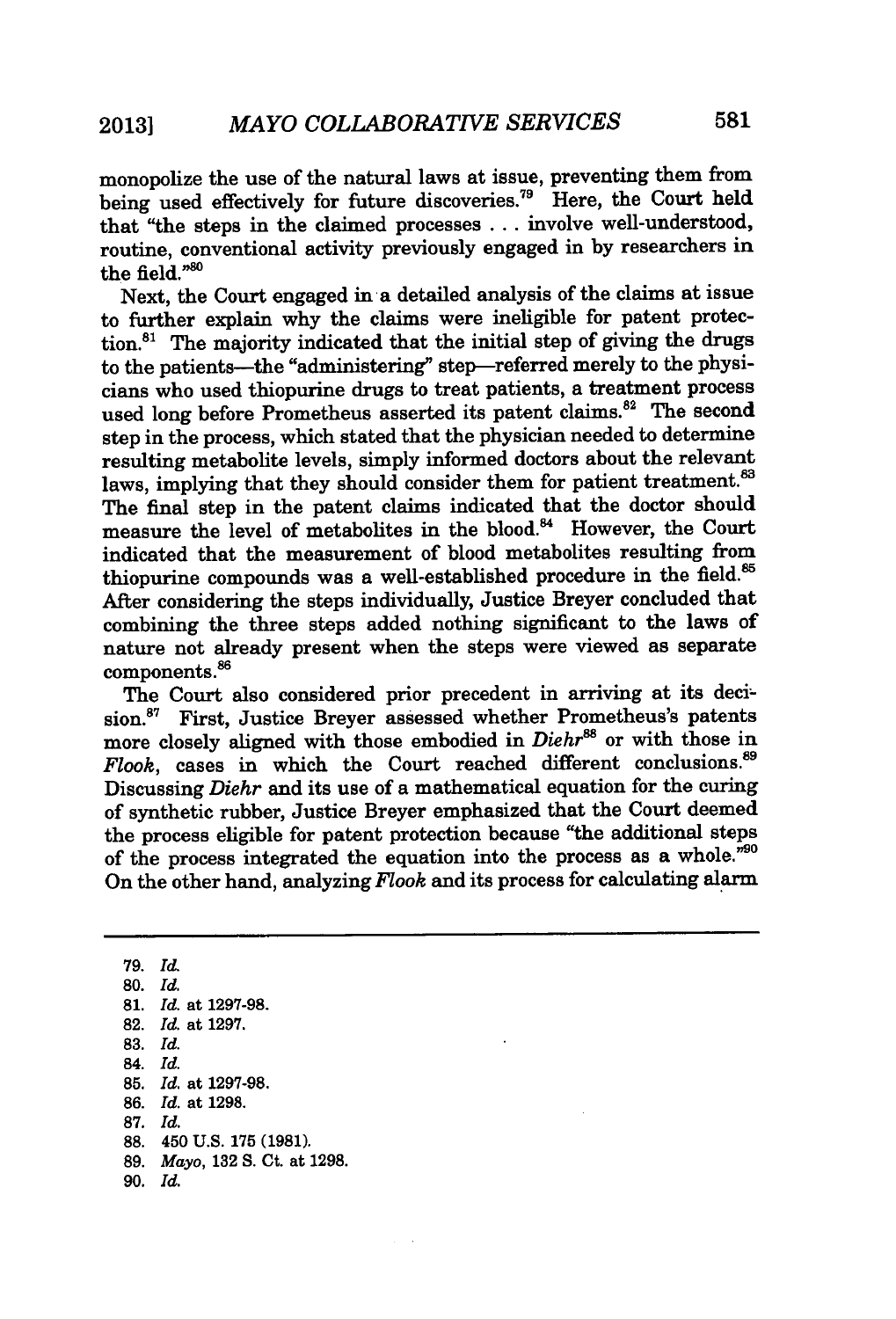limits for the catalytic conversion of hydrocarbons, Breyer indicated that the steps in the process were well-known and were not limited to a particular application.<sup>91</sup> Moreover, the steps did not add any "inventive concept'" to the mathematical application they claimed to apply and thus were not patentable.<sup>92</sup> The Court concluded that Prometheus's claims "present[ed] a case for patentability that is weaker than the (patent-eligible) claim in *Diehr* and no stronger than the (unpatentable) claim in *Flook."3*

Breyer strongly implied that Prometheus's diagnostic tests should not be deemed patentable because they accomplished nothing new or significant.<sup>94</sup> The claims "simply" told physicians to measure the patient's levels of the relevant metabolite, to use unpatentable laws of nature to determine toxicity and inefficacy limits, and to reconsider the dosage of the thiopurine drug in light of the law of nature.<sup>95</sup> The Court emphasized that all of these steps are routine, well-known, and regularly used in the field. $96$ 

Justice Breyer also discussed the case from a public policy standpoint, indicating that the Court had previously focused on the concern that patent law should not hinder potential discovery by monopolizing the future use of natural laws. $97$  He acknowledged competing concerns associated with patent protection-patents can serve both as a reward that can encourage discovery and also as an overly broad protection to natural laws that can "foreclose<sup>[]</sup> more future invention than the underlying discovery could reasonably justify."<sup>98</sup> The Court explained that Prometheus's patent claims told physicians to consider patient's metabolite levels in light of the range they described, thus impacting the doctor's treatment decision.<sup>99</sup> These patent claims could threaten future development of other treatment recommendations that would combine the correlations described by Prometheus with newly-discovered features of metabolite levels and individual patient traits.100 Thus, the language of the patent claims was too general, threatening to foreclose

**91.** *Id.* at 1299. 92. *Id.* (quoting Parker v. Flook, 437 U.S. 584, 594 (1978)). 93. *Id.* 94. *Id.* at 1299-1300. **95.** *Id.* at 1299. 96. *Id.* 97. *Id.* at 1301. 98. *Id.* 99. *Id.* at 1302. 100. *Id.*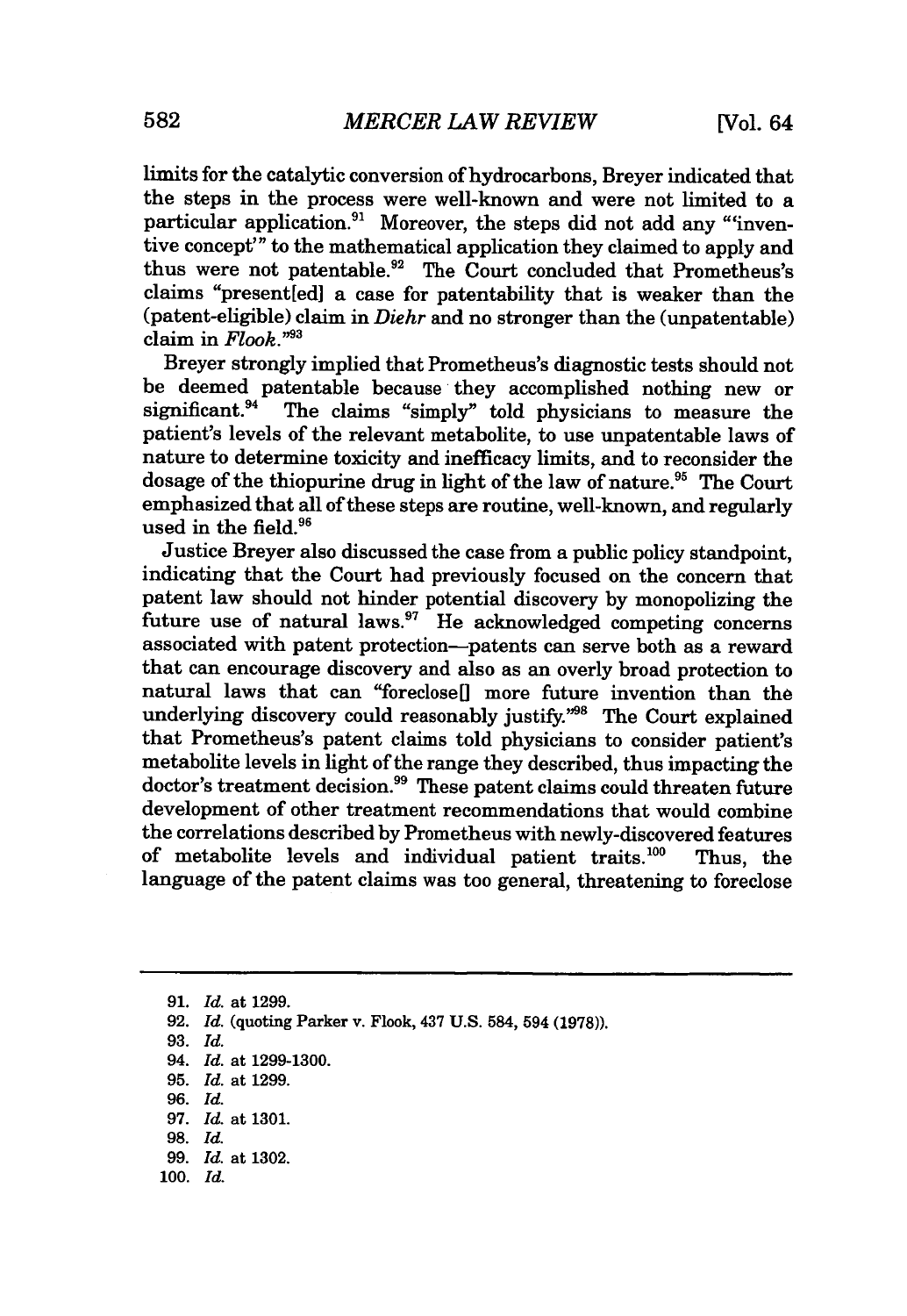future developments in the area even if they purported to measure metabolite levels in different ways.<sup>101</sup>

Finally, the Court considered several arguments that Prometheus and the lower courts made in favor of patent protection, but rejected each one.<sup>102</sup> First, the Federal Circuit had explained that the processes were eligible for patent protection because, under *Benson's* "machine-ortransformation test," they involved a transformation of the human body by the administering of a drug and the transformation of the blood through an analysis to determine the levels of resulting metabolites.<sup>103</sup> However, the Supreme Court indicated that the process could be completed without transformation if science would develop a new method for measuring metabolite levels.<sup>104</sup> Moreover, according to the Court, the "machine-or-transformation test" could not overcome the exclusionary principle for patents on laws of nature.<sup>105</sup>

The Court also considered Prometheus's argument that its claims embodied narrow and specific laws of nature, and that its patents should be validated on that basis.<sup>106</sup> However, Justice Breyer countered this argument with the assertion that even a patent on a narrow law of nature could hamper future research.<sup>107</sup> Prometheus also argued that any addition to a statement of a law of nature should transform it into a patent-worthy application of that law.<sup>108</sup> Yet Justice Breyer indicated that this could make the prohibition on patenting natural laws a "dead letter."<sup>109</sup> Prometheus also wielded a public policy argument; claiming that a lack of patent coverage would inhibit medical research, especially in the area of diagnostic tests.<sup>110</sup> However, the Court claimed that policy considerations could just as easily suggest a contrary response.<sup>111</sup> It left the question open as to whether discoveries of

109. *Id.*

**110.** *Id.* at 1304.

**111.** *Id.* For example, Justice Breyer cited assertions offered **by** a number of medical authorities that claimed that issuing patents for the body's own responses to illness and medication could impede physicians' ability to provide quality medical care. He concluded that patent protection must always balance competing concerns of rewarding innovation with monetary incentives while not promoting so much exclusivity as to impede the use

<sup>101.</sup> *Id.* at 1303.

<sup>102.</sup> *Id.*

<sup>103.</sup> *Id.*

<sup>104.</sup> *Id.*

<sup>105.</sup> *Id.*

<sup>106.</sup> *Id.*

**<sup>107.</sup>** *Id.* Furthermore, Justice Breyer noted that earlier cases did not differentiate among varying laws of nature on the basis of their narrowness, but instead recognized a "bright-line prohibition" against patents on natural laws. *rd.*

<sup>108.</sup> *Id.*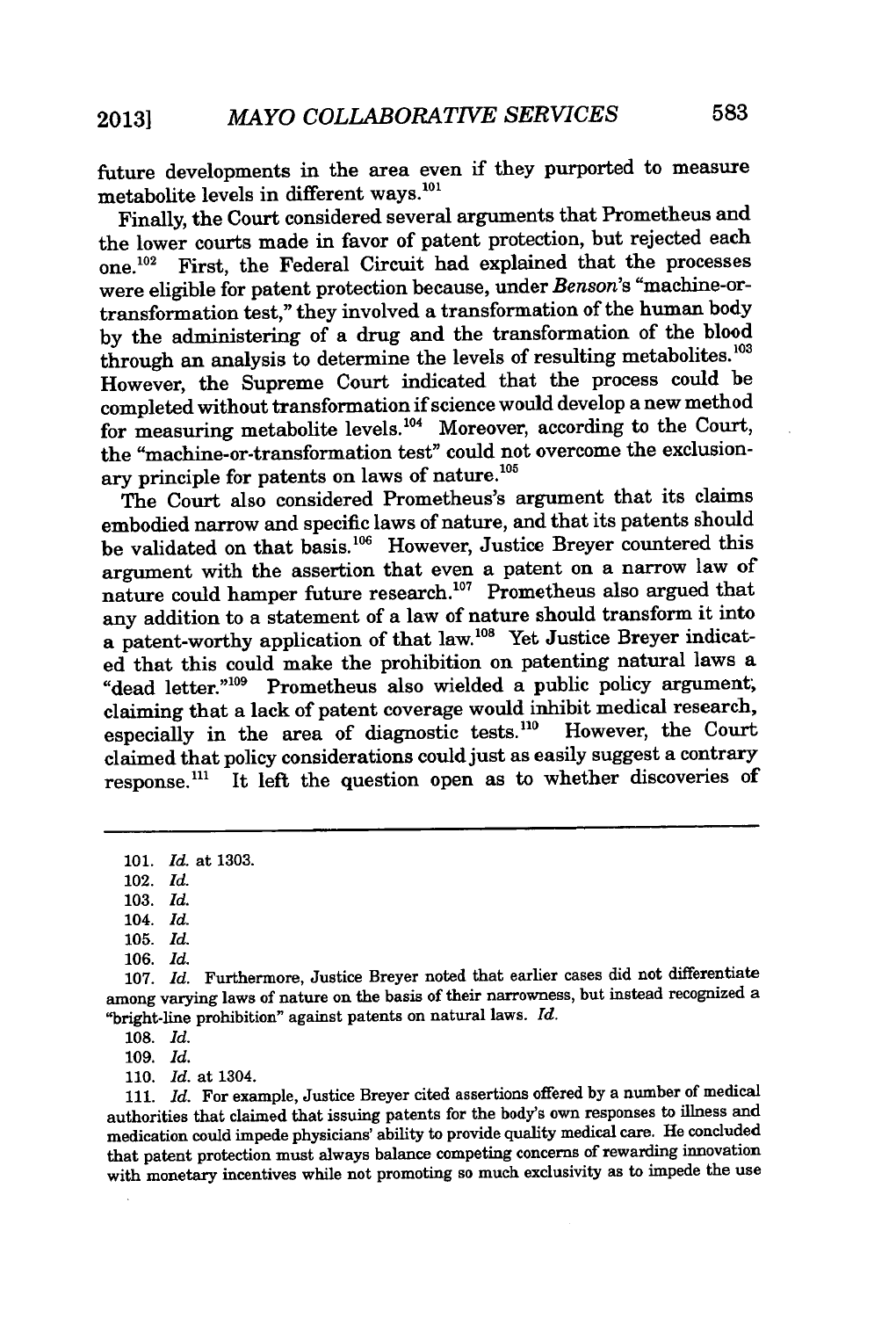natural laws related to medical diagnoses deserved increased patent protection for policy reasons. $^{112}$ 

#### V. IMPLICATIONS

The *Mayo* opinion<sup>113</sup> immediately impacted subsequent patent cases before the Court. Although in several cases it led to the Court's rejection of particular patents, skillful drafting strategies may help patent claims survive and thrive even after *Mayo*.<sup>114</sup> The decision is likely to curtail patent protection most notably in the field of personalized medicine, which focuses on patients' individual medical needs and proposes treatment regimens accordingly.<sup>115</sup> Although the development of personalized medicine could foreseeably be hindered, the decision may also be instrumental in reining in rising healthcare costs by expanding availability of treatment options.<sup>116</sup>

#### *A. Subsequent Interpretation of Mayo and Impact on Later Patent Decisions*

A mere six days after the Court decided *Mayo,* it remanded a case that concerned gene patents to the Court of Appeals for the Federal Circuit for further consideration in light of the *Mayo* opinion.<sup>117</sup> In the case, below named *Association for Molecular Pathology v. U.S. Patent & Trademark Office*,<sup>118</sup> the Federal Circuit declared isolated DNA sequences that helped predict an individual's predisposition to developing certain breast and ovarian cancers to be patent-eligible, over the plaintiff's § 101 challenge.<sup>119</sup> Mutations in the sequences, known as the BRCA genes, have been known to substantially increase a woman's lifetime risk of developing these cancers.<sup>120</sup> Diagnostic tests used to determine whether a woman carries one of the gene mutations are

and flow of information. *Id.* at 1304-05.

120. *Ass'n for Molecular Pathology,* 653 F.3d at 1339.

<sup>112.</sup> *Id.* at **1305.**

<sup>113.</sup> Mayo Collaborative Servs. v. Prometheus Labs., Inc., **132** S. Ct. 1289 (2012).

<sup>114.</sup> *See, e.g.,* Seide & Mamajiwalla, *supra* note 6.

**<sup>115.</sup>** *Id.*

**<sup>116.</sup>** *See* Anne Paxton, *By Zeus! Prometheus Ruling Checks Patents,* COLLEGE **Op** AMERICAN PATHOLOGISTS (June 2012), http://www.cap.org (follow "Reference Resources and Publications" hyperlink; then click **"CAP** Today" hyperlink; then click "2012 Articles" hyperlink and locate June 2012 articles).

**<sup>117.</sup>** Ass'n for Molecular Pathology v. Myriad Genetics, Inc., 132 S. Ct. 1794 (2012).

<sup>118. 653</sup> F.3d 1329 (2011).

<sup>119.</sup> *Id.* at 1334; *see also* 35 U.S.C. § 101.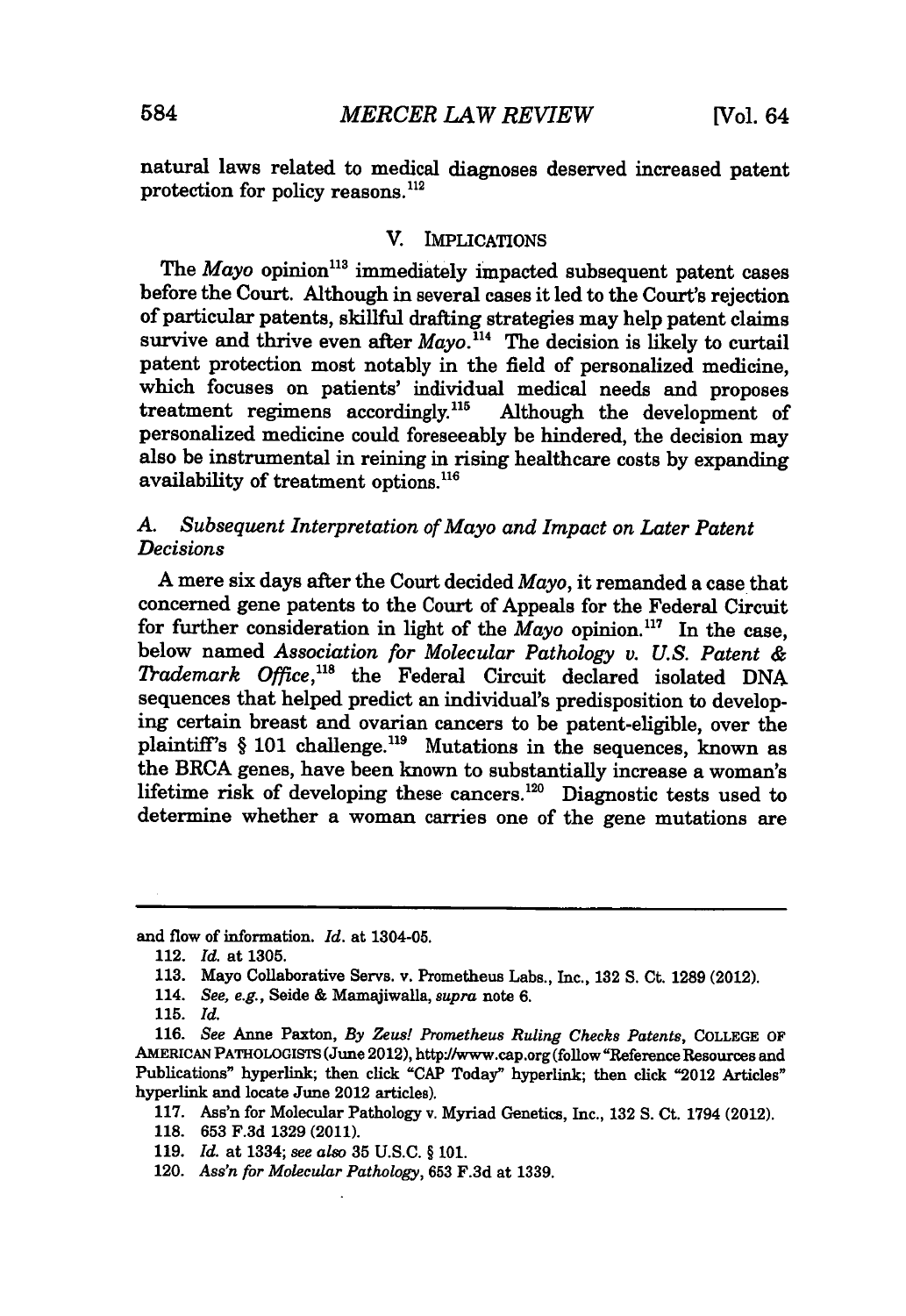important because they can help her evaluate her risks and options, including the potential need for preventive surgery. $^{121}$ 

On remand, the Federal Circuit held that the isolated DNA sequences were man-made and the products of human ingenuity-thus, it held that *Mayo's* "law of nature" exception to patent eligibility did not apply.<sup>122</sup> Nevertheless, the case will likely be reheard by the Federal Circuit en banc or by the Supreme Court, indicating that the decision is still heavily disputed.<sup>123</sup>

Furthermore, *Mayo* has since been interpreted as holding that patentability based on subject matter is the threshold test for determining patent validity under  $\S$  101 of the Patent Act.<sup>124</sup> In one case, patents for systems governing the choice of therapeutic treatment regiments for certain diseases were overturned under this precedent-the systems were considered patent-ineligible subject matter under the court's interpretation of *Mayo* as creating a threshold test.<sup>125</sup> However, not all related methods have been deemed unpatentable under this precedent. For instance, in another case, claims on particular methods for selecting infant immunization schedules passed the threshold test under  $\check{M}$ ayo.<sup>126</sup> The decision is also expected to impact other forms of patent protection outside the medical realm, including software patents, making it incumbent on attorneys who specialize in

<sup>121.</sup> *Id.*

<sup>122.</sup> Ass'n for Molecular Pathology v. U.S. Patent & Trademark Office, **689** F.3d **1303,** 1331 (Fed. Cir. 2012).

<sup>123.</sup> *See* Dennis Crouch, *Gene Patent Debate Continues: Federal Circuit Finds Isolated Human Genes Patentable,* PATENTLY-O BLOG (Aug. 16, 2012), http:/www.patentlyo.com/ patent/2012/08/gene-patent-debate-continues-federal-circuit-finds-isolated-human-genespatentable.html. *See also* Andrew Bowman, *Genes 101: Are Human Genes Patentable Subject Matter?,* 18 RICH. J.L. & TECH. 15 (Summer 2012) (suggesting that *Mayo* and other cases indicate that isolated human genes are not eligible for patent protection); Michael Samardzija & Karthika Perumal, *On Remand, Federal Circuit Spreads* Mayo *on* Myriad, 28 No. 9 WESTLAW J. PHARM. **13** (Oct. 15, 2012) (discussing the remanded decision and the varieties of patent claims that are more likely to withstand challenge after *Mayo* and *Myriad).*

<sup>124.</sup> SmartGene, Inc. v. Advanced Biological Labs., **SA, 852** F. Supp. 2d 42, **51-52** (D.D.C. 2012); *see also* **35** U.S.C. § 101.

<sup>125.</sup> *SmartGene, Inc.,* **852** F. Supp. 2d at 51-52; *see also* Nathan **A.** Reed, *A New Metric to Determine Patent Eligible Subject Matter for Medical Methods,* 16 MICH. ST. U. J. **MED.** & L. 321 (Winter 2012) (indicating ways to approach the subject-matter eligibility question for biotechnology claims arising *post-Mayo).*

<sup>126.</sup> Classen Immunotherapies, Inc. v. Biogen IDEC, Civ. No. WDQ-04-2607, 2012 WL 3264941, at \*1, \*5 (D. Md. Aug. 9, 2012).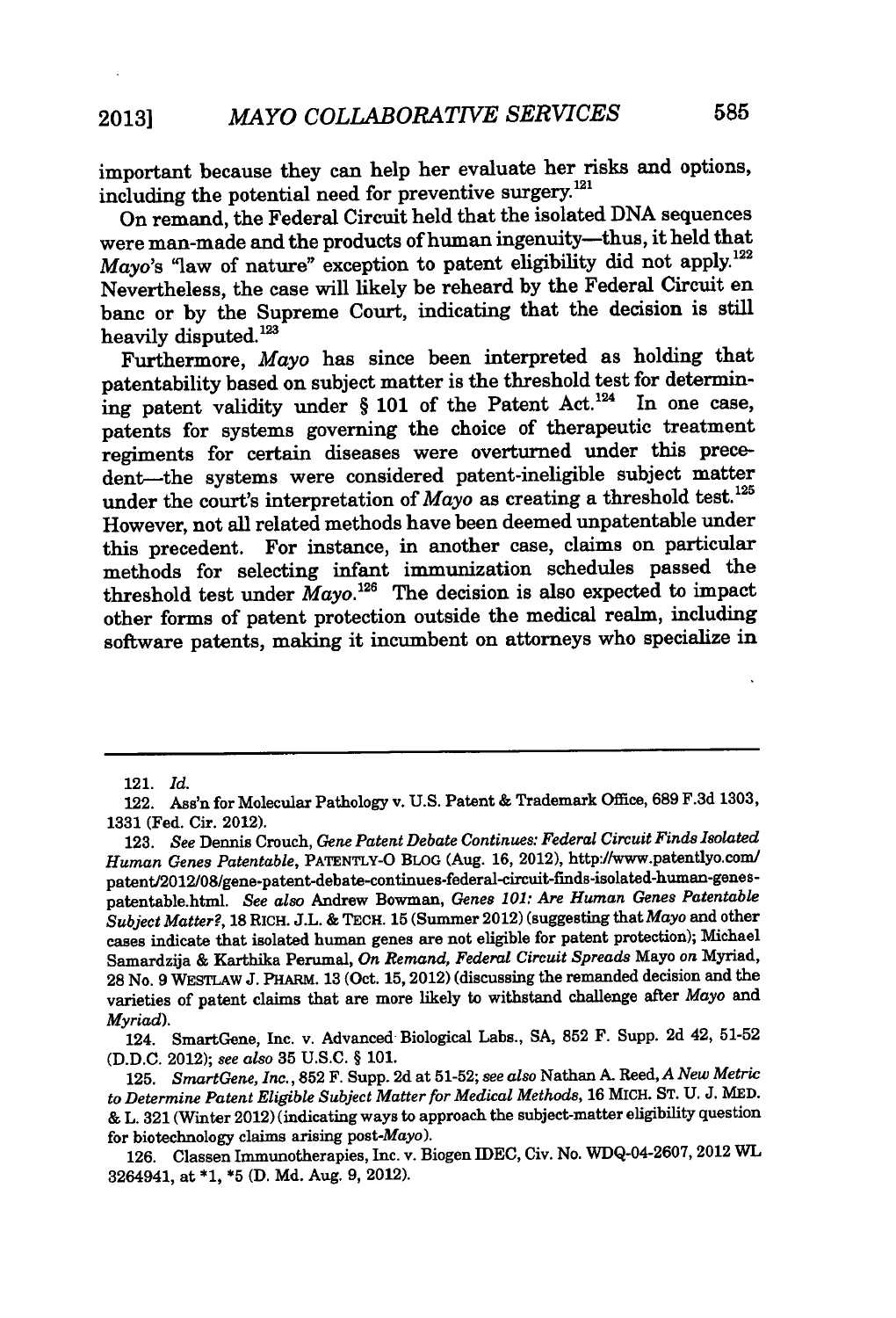any area of intellectual property to be aware of its possible consequences for their practices. $127$ 

It is not yet fully clear which claims will pass muster under *Mayo-in* fact, for many, the decision "raises more questions than it answers."<sup>128</sup> Perhaps the most troubling part of the opinion was Justice Breyer's insistence that patent-eligible claims must add significantly more to natural laws and possess "enough" originality; yet the decision never indicated precisely what "enough" means.<sup>129</sup> Moreover, Mayo could allow defendants accused of patent infringement to raise "patentable subject matter" defenses not previously contemplated before the  $\frac{130}{130}$ 

### *B. The "Draftsman's Art": Drafting Strategies for Patent Counsel in the Wake of Mayo*

Attorneys who encounter patent claims in the course of their practice should understand the impact that  $Mayo$  is likely to have on drafting claims.<sup>131</sup> Counsel should produce claims with "varying levels of Counsel should produce claims with "varying levels of detail" to increase the chances that at least some of the claims will survive any patent eligibility challenges or litigation that may ensue.<sup>132</sup> This process should be used until the Court's precedents set more defined parameters for establishing patents on methods or processes, like Prometheus's method claims.<sup>133</sup> Moreover, this strategy should be a familiar one, as it reflects "the current practice of including claims of varying scope to enhance the prospect of ensnaring infringers yet overcoming novelty or obviousness challenges. **"13 '** Nevertheless, patent counsel should be wary of drafting claims that are so broad as to monopolize laws of nature; instead, the application of the natural laws

**128.** Bernard Chao, *Moderating Mayo,* **107** Nw. U. L. REV. COLLOQUY 82, 82 (2012).

130. *Id.* at 90-91.

<sup>127.</sup> *See, e.g., OIP* Techs., Inc. v. Amazon.com, Inc., No. C-12-1233 **EMC,** 2012 WL 3985118, at \*1, \*20 (N.D. Cal. Sept. 11, 2012) (holding that plaintiffs invention for facilitating "e-commerce price selection and optimization" was patent-ineligible because it represented an abstract idea); *see also* Michael J. Malecek & Kenneth M. Maikish, *The Prometheus Effect on Software Patents,* 24 No. 6 **INTELL.** PROP. & **TECH.** L.J. 3, 5 (June 2012) (indicating that software patent claims broken down into their constituent elements may be more vulnerable to challenge under **35** U.S.C. § 101 after *Mayo,* because they often contain "mental step[s]" and claim methods for performing different steps on a computer).

<sup>129.</sup> *Id.*

<sup>131.</sup> *See* Lynn **C.** Tyler & Peter Zura, *IP Litigation: A Quarterly Update,* 9 **NANOTECH-NOLOGY** L. & Bus. 45, 46-47 (Spring-Summer 2012).

<sup>132.</sup> *Id.* at 46.

<sup>133.</sup> *Id.*

<sup>134.</sup> *Id.*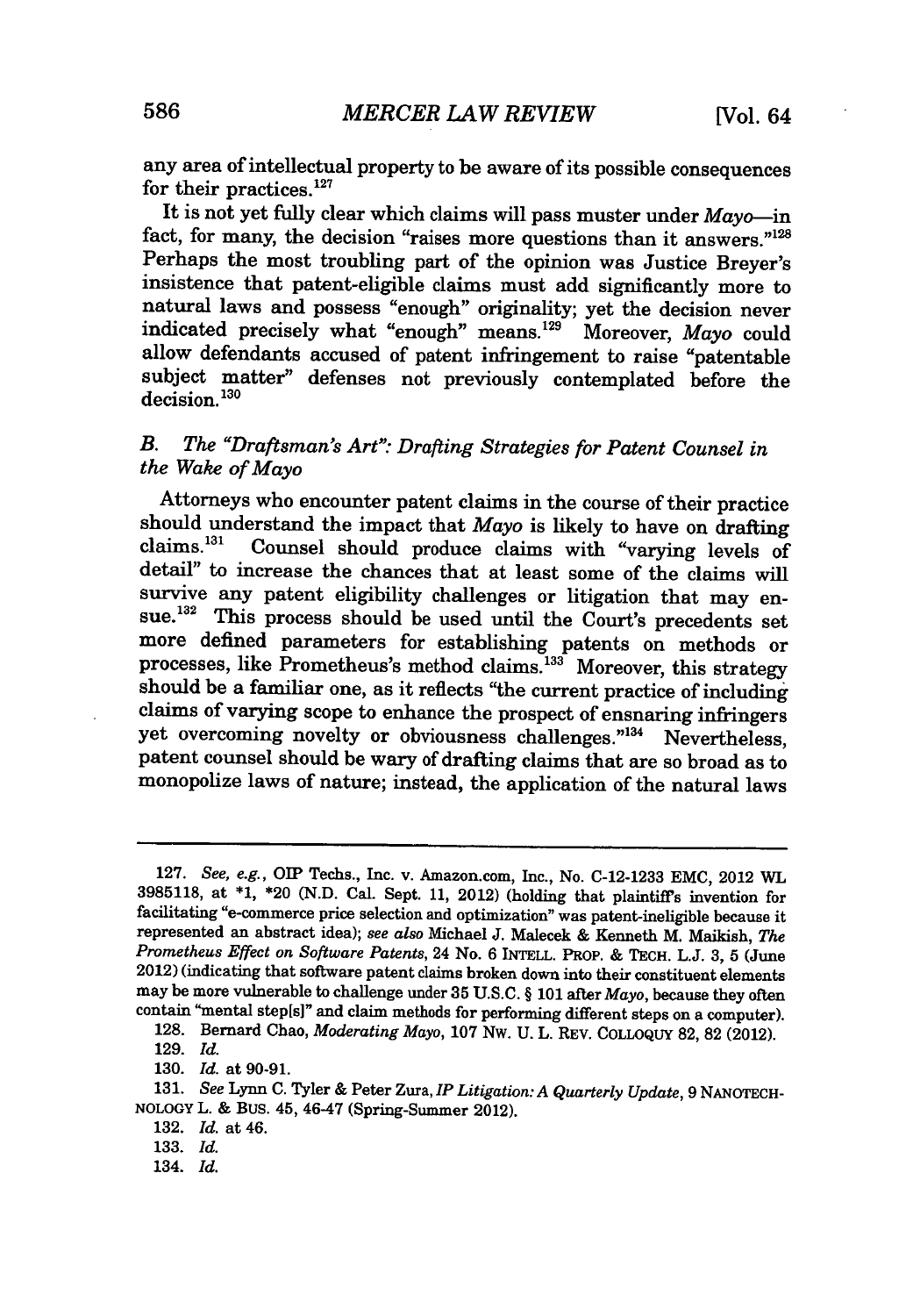must be clear and limited.<sup>135</sup> If the claimed application of a particular law or abstract idea is especially broad, it could be worthwhile to pursue multiple patents for multiple applications of the law.<sup>136</sup>

Another strategy would be to incorporate the underlying law of nature into the patent claim without stating it explicitly in a "wherein" clause, as Prometheus did.137 Additionally, the inclusion of any novel and non-obvious elements in the process claim, whether these include drug dosage forms, routes of administration, or reagents, may amount to an "inventive concept" as required by  $Mavo$ .<sup>138</sup> A disclosure of any and all predicted uses of the natural law-for example, if multiple diseases could be treated based on the mechanisms of a drug within the body-should also be included in the patent claim.<sup>139</sup> Counsel may consider keeping at least one patent application pending for as long as possible in order to adapt new claims as needed.<sup> $140$ </sup>

Moreover, challenges to current or pending patents can be expected<br>nder the exacting  $Mavo$  standard.<sup>141</sup> Businesses and research under the exacting *Mayo* standard.<sup>141</sup> organizations whose patents could be affected are advised to consult with attorneys to prevent the value of their present assets from being  $compism is  $d^{142}$  These companies should also be aware of various$ claim drafting strategies to use in any pending patent applications.<sup>143</sup>

138. *Id.* Seide and Mamajiwalla elaborate on how the novelty requirement will affect patent claims:

Claims to such methods now must include novel dosing regimens, novel and unobvious reagents, or combinations of reagents that otherwise would not be obvious to use in combination. If possible, patentees should consider incorporating into the claim novel devices for administration of the drug or even novel and unobvious routes of administration or dosage forms, which may lead to an unexpected increase in bioavailability at a lower dose and hence reduce adverse events.

*Id.* The authors also include possible redrafted versions of all of Prometheus's method claims. *Id.*

140. *Id.*

141. *See, e.g.,* Mandy Wilson Decker, *U.S. Supreme Court Decision Gives Rise to New Challenges for Patent Protection in the Field of Personalized Medicine and Beyond,* STITES & HARBISON, PLLC NEWS & EVENTS (Mar. 21, 2012), http://www.stites.com/news/657/u-ssupreme-court-decision-gives-rise-to-new-challenges-for-patent-protection-in-the-field-ofpersonalized-medicine-and-beyond.

142. *Id.*

143. *Id.*

<sup>135.</sup> *Id.* at 46-47.

<sup>136.</sup> *Id.* at 47.

<sup>137.</sup> Seide & Mamajiwalla, *supra* note 6.

**<sup>139.</sup>** *Id.*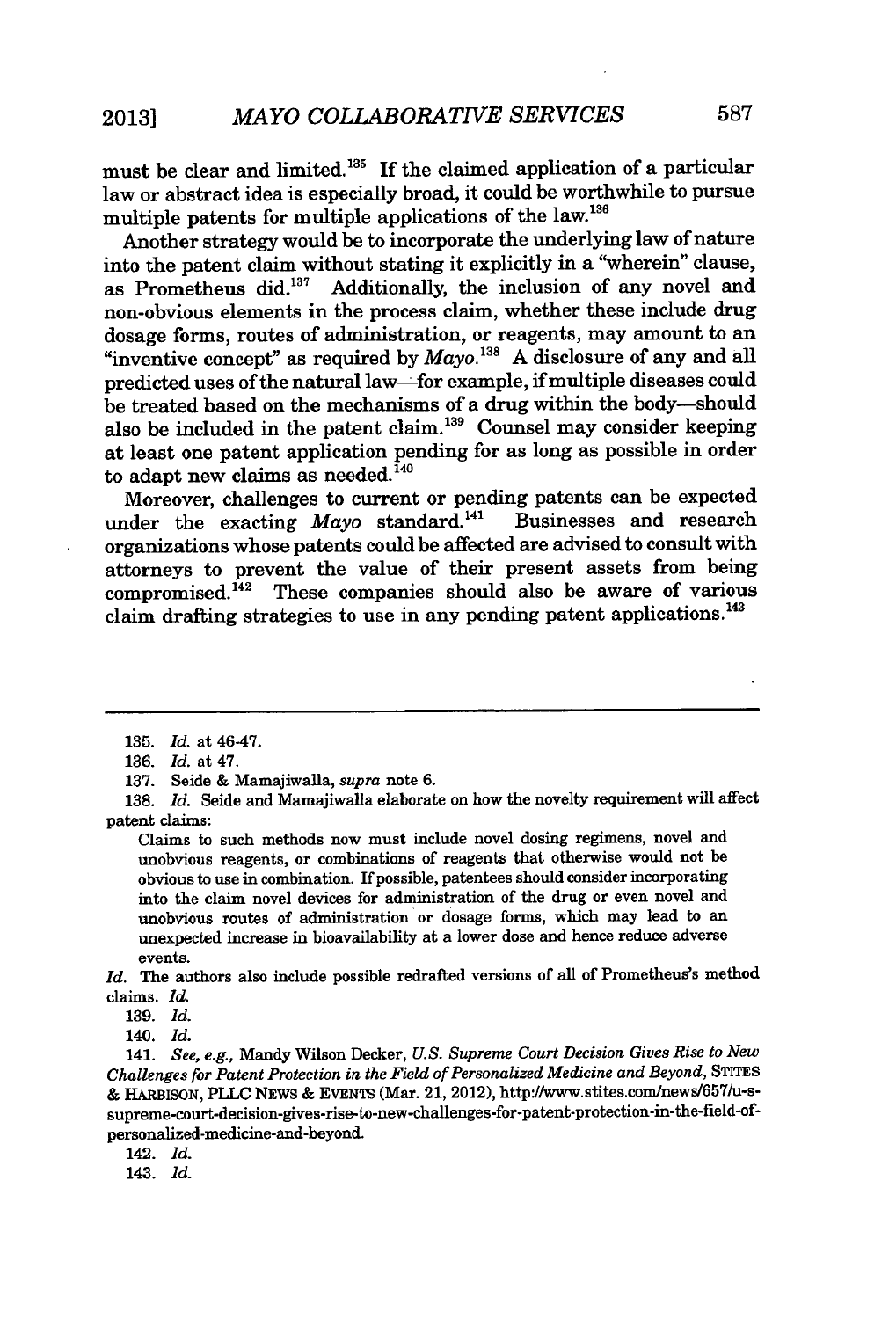#### *C. Effects on Personalized Medicine and Healthcare Costs*

"Personalized medicine promises to be one of the most important human developments since the tragic Greek figure Prometheus brought fire to humanity."<sup>144</sup> Personalized medicine, also called individualized medicine, is an emerging field which focuses on individual metabolic and physiological differences among patients in determining treatment regimens.<sup>145</sup> It depends on genotyping and other methods to determine which patients may benefit most from a particular treatment option for a particular disease. $146$  Such individualized treatment is likely to improve treatment efficacy while decreasing healthcare costs.<sup>147</sup>

Personalized medicine has grown exponentially in the last decade; the market for this emergent field in the United States alone was estimated at \$225 billion in 2009 and is expected to expand further in the next several years.<sup>148</sup> Thus, the financial stakes cannot be ignored, especially if the potential decrease in healthcare costs is also considered.<sup>149</sup> However, this field relies heavily on the development of diagnostic tests like those of Prometheus, and the *Mayo* precedent is likely to overturn some of the patents on these tests. $150$  In fact, when interpreted broadly, "the correlation between a particular genotype and which medical regimen is likely to be efficacious for a particular patient can be construed to be a law of nature, and the diagnostic test would merely instruct the practitioner to apply that law in any given case." $151$  If diagnostic methods are unlikely to receive patent protection, it may become difficult to fund this emergent, yet unquestionably important, field.<sup>152</sup>

However, although personalized medicine is expected to reduce healthcare costs, patent protection itself can increase them.<sup>153</sup> For

**153.** Paxton, *supra* note **115.**

<sup>144.</sup> Wayne Keown, *How Prometheus Pecks the Liver out of Personalized Medicine,* FURMAN, **GREGORY,** & DEPTULA BLOG (Mar. 23, 2012), httpj/www.fgd-law.com940/.

<sup>145.</sup> *Id.*

<sup>146.</sup> *Id.*

<sup>147.</sup> *Id.*

<sup>148.</sup> Seide **&** Mamajiwalla, *supra* note **6.**

<sup>149.</sup> *Id.*

<sup>150.</sup> Keown, *supra* note 143.

<sup>151.</sup> *Id.*

<sup>152.</sup> *Id. See also* Denise DeFranco, *Mayo: A Force to Be Reckoned With,* 4 No. 6 **LANDSLIDE** 24 (July/Aug. 2012). DeFranco notes a possible internal inconsistency in the *Mayo* rationale as it relates to discoveries in personalized medicine: "Taken to its extreme, the court's decision suggests that if you discover that a drug treats a disease you can get a patent on that discovery, but if you discover the precise dosage amounts that treat the disease you may not get a patent on that discovery." *Id.* at **27.**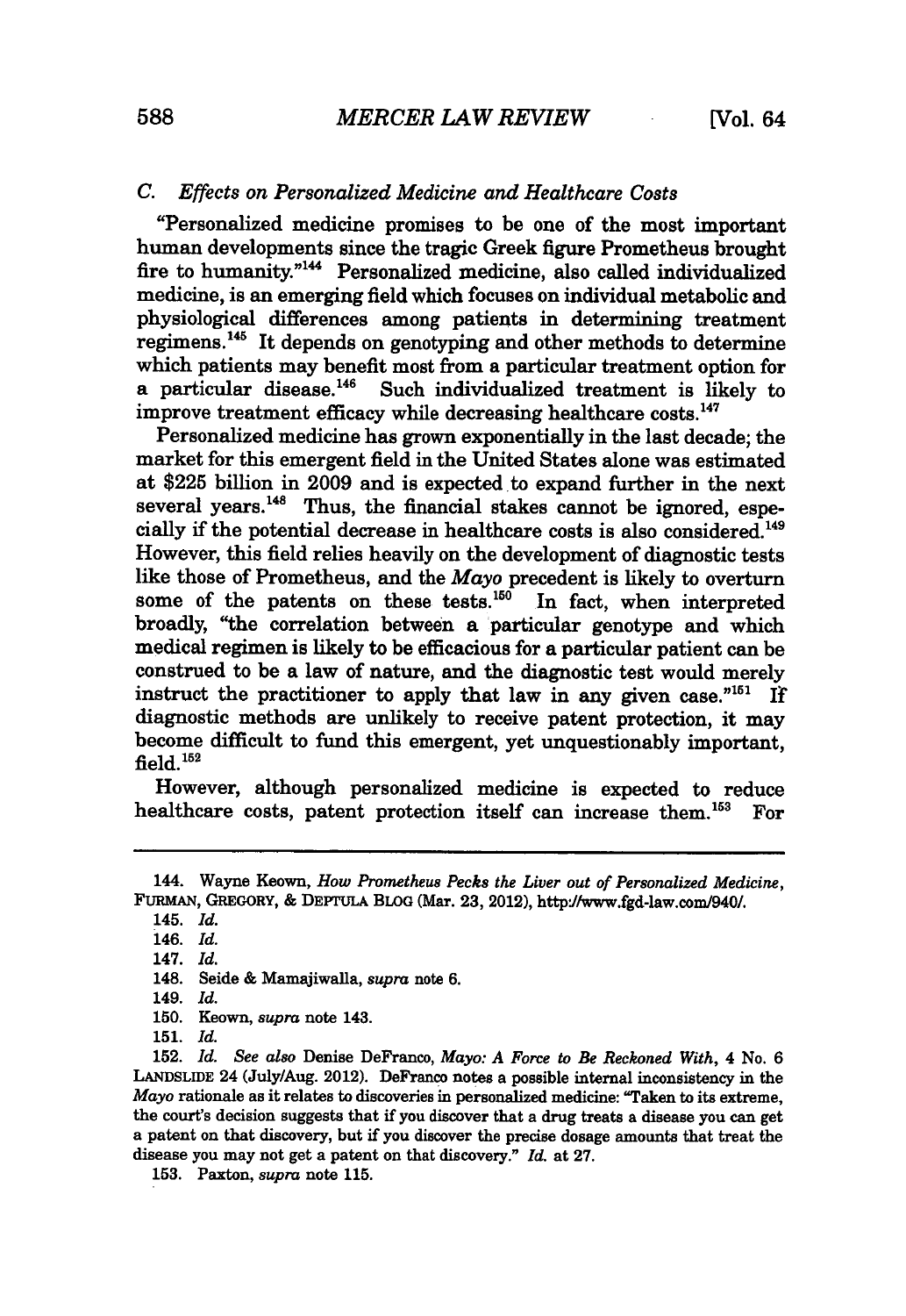example, if a laboratory, via a patent, owns the exclusive rights to administer a certain test, patients are forced to obtain the tests at that laboratory's prices and are precluded from obtaining a second opinion. 54 Thus, the cost of lab testing could rise substantially if patent protection became excessive.<sup>155</sup> Moreover, if a particular test has a sole provider, there is no peer review process and patients have no option to receive the test from another facility if desired, which could reduce the quality of care.<sup>156</sup>

#### VI. CONCLUSION

One of the Court's main concerns in *Mayo* was preventing a monopoly on the laws of nature which would both hinder the flow of information and unnecessarily increase expense,<sup>157</sup> and the *Mayo* precedent is likely to prevent this undesirable result. Patients are likely to have greater access to more and cheaper diagnostic and treatment options and will be able to "shop around" for the type of care that best meets both their health needs and budgets to a greater extent. In turn, this could prove particularly beneficial for those who still lack adequate health insurance. With appropriate claim drafting strategies, some of the decision's threat to patent protection, especially in personalized medicine and biotechnology, may be curtailed. Nevertheless, only time will tell whether *Mayo* will significantly hinder research efforts by sharply reducing patent protection-which could be a toxic side effect indeed.

LAUREN MILLER

157. Mayo Collaborative Servs. v. Prometheus Labs., Inc., 132 S. Ct. at 1289, 1304-05 (2012).

<sup>154.</sup> *Id.*

<sup>155.</sup> *Id.*

<sup>156.</sup> *Id.*